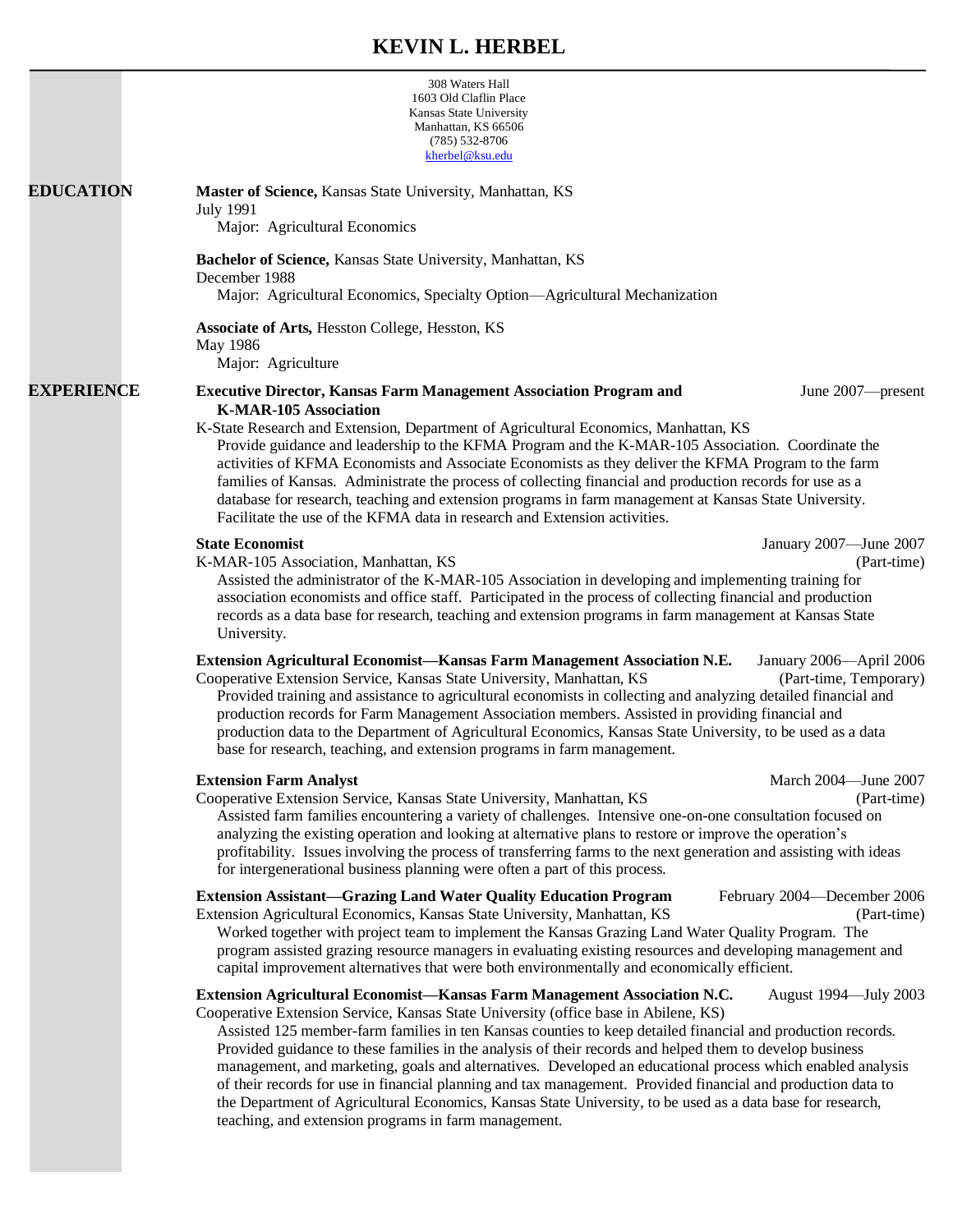### **(continued)** Cooperative Extension Service, Kansas State University, Manhattan, KS (Part-time)

**EXPERIENCE Extension Farm Analyst** December 1993—August 1994

Assisted Kansas farm families by providing confidential consultation in either financial or weather-related crisis situations, primarily using the FinPack™ computer program. Involved working with referrals from the Kansas Emergency Flood Recovery Assistance Center (KEFRAC) and the Farmers Assistance, Counseling and Training Service (FACTS).

# **Extension Assistant—Farmstead Assessment System** October 1991—August 1994

Extension Agricultural Engineering, Kansas State University, Manhattan, KS

Coordinated efforts for state-wide testing and implementation of the Kansas Farmstead Assessment System (Farm\*A\*Syst) program. This involved coordination of several agencies at the state and local levels to provide training and assistance in getting the program started. During 1991-92 coordinated the development of the Kansas Farm\*A\*Syst package, along with pilot testing and review of the materials. Farm\*A\*Syst is a farmstead and point-source pollution management program.

**Extension Assistant—Balanced Farming and Family Living Program** September 1989—September 1991 Extension Agricultural Economics, Kansas State University, Manhattan, KS

Provided financial consultation for Kansas farm families with the use of the FinPack™ computer program and enterprise budgeting. Organized and edited a monthly newsletter and assisted with preparation of the program manual. Served as coordinator for the evaluation phase of the BFFL program, which involved evaluation preparation and administration, as well as writing of the final report.

# **PUBLICATIONS/OTHER RESOURCES**

Kansas Farm Management Association Program Website (Updated regularly with current information) [www.AgManager.info/KFMA](http://www.agmanager.info/KFMA)

Annual ProfitLink and Enterprise Summaries and Executive Summary Reports (Published Annually) Kansas Farm Management Association [www.AgManager.info/KFMA](http://www.agmanager.info/KFMA)

Reid, R.M., K.L. Herbel and A.M. Featherstone, "*Summary of Health Care Costs on Kansas Farm Management Association Farm 2011-2020*" Paper posted at [https://agmanager.info/farm-management/farm-profitability/summary](https://agmanager.info/farm-management/farm-profitability/summary-health-care-costs-kansas-farm-management-association)[health-care-costs-kansas-farm-management-association,](https://agmanager.info/farm-management/farm-profitability/summary-health-care-costs-kansas-farm-management-association) December 30, 2021

Dikeman, M.A., K.L. Herbel, E.C. Plummer, R.D. Kohman, K.L. Roland and M.W. Ruckert. *"KFMA 2021 Analysis Memo"* for use at KFMA Economist and staff Analysis Update Sessions, December 2021

Pendell, D.L. and K.L. Herbel, *"Feed Costs – Pasture vs Non-Pasture Costs: An Analysis of 2016-2020 Kansas Farm Management Association Cow-Calf Enterprise"*, Paper posted at [https://agmanager.info/livestock-meat/production](https://agmanager.info/livestock-meat/production-economics/feed-costs-pasture-versus-non-pasture-costs)[economics/feed-costs-pasture-versus-non-pasture-costs,](https://agmanager.info/livestock-meat/production-economics/feed-costs-pasture-versus-non-pasture-costs) November 23, 2021

Pendell, D.L. and K.L. Herbel, *"Differences Between High-, Medium-, and Low-Profit Cow-Calf Producers: An Analysis of 2016-2020 Kansas Farm Management Association Cow-Calf Enterprise"*, Paper posted at [https://agmanager.info/livestock-meat/production-economics/differences-between-high-medium-and-low-profit-cow](https://agmanager.info/livestock-meat/production-economics/differences-between-high-medium-and-low-profit-cow-calf-3)[calf-3,](https://agmanager.info/livestock-meat/production-economics/differences-between-high-medium-and-low-profit-cow-calf-3) November 23, 2021

Pendell, D.L. and K.L. Herbel, *"Feed Costs – Pasture vs Non-Pasture Costs: An Analysis of 2015-2019 Kansas Farm Management Association Cow-Calf Enterprise"*, Paper posted at [https://agmanager.info/livestock-meat/production](https://agmanager.info/livestock-meat/production-economics/feed-costs-pasture-versus-non-pasture-cost)[economics/feed-costs-pasture-versus-non-pasture-cost,](https://agmanager.info/livestock-meat/production-economics/feed-costs-pasture-versus-non-pasture-cost) July 1, 2021

Reid, R.M. and K.L. Herbel, "*Financial Benchmarking to Assess a Farm's Financial Position in a Struggling Agricultural Economy"* Paper posted a[t http://www.agmanager.info/finpack/financial-benchmarking-tool,](http://www.agmanager.info/finpack/financial-benchmarking-tool) June 21, 2021

Pendell, D.L. and K.L. Herbel, *"Differences Between High-, Medium-, and Low-Profit Cow-Calf Producers: An Analysis of 2015-2019 Kansas Farm Management Association Cow-Calf Enterprise"*, Paper posted at [https://agmanager.info/livestock-meat/production-economics/differences-between-high-medium-and-low-profit-cow](https://agmanager.info/livestock-meat/production-economics/differences-between-high-medium-and-low-profit-cow-calf-2)[calf-2,](https://agmanager.info/livestock-meat/production-economics/differences-between-high-medium-and-low-profit-cow-calf-2) May 18, 2021

Dikeman, M., K. Herbel, T. Barrett, J. Pierce, "*PPP and ERC Update"*, Paper posted at [https://agmanager.info/kfma/research-articles/ppp-and-erc-update,](https://agmanager.info/kfma/research-articles/ppp-and-erc-update) January 26, 2021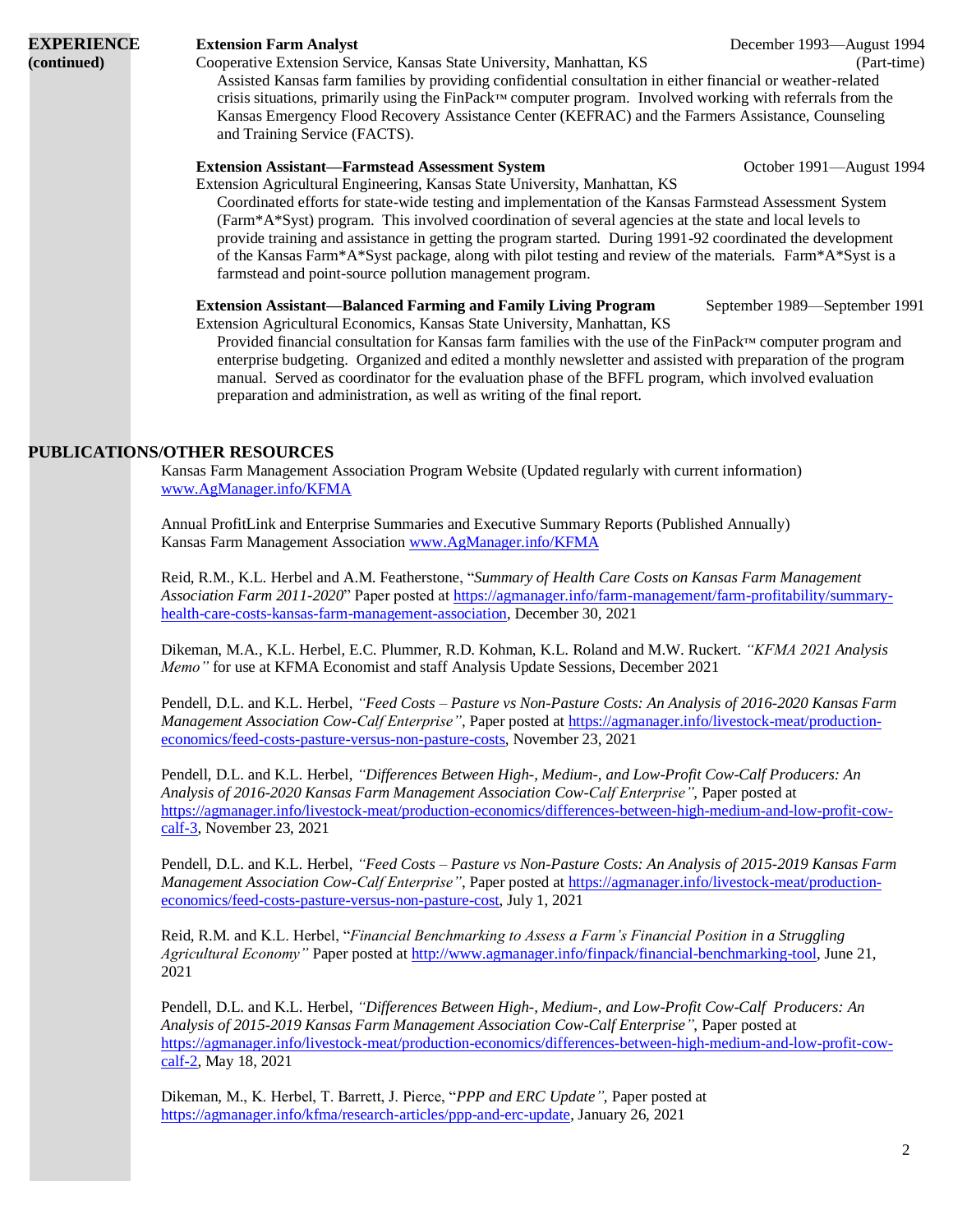**(continued)** Dikeman, M.A., K.L. Herbel, E.C. Plummer and R. Kohman, *"KFMA 2020 Analysis Memo"* for use at KFMA Economist and staff Analysis Update Sessions, December 2020

> Reid, R.M., K.L. Herbel and A.M. Featherstone, "*Summary of Health Care Costs on Kansas Farm Management Association Farm 2010-2019*" Paper posted at [https://agmanager.info/finance-business-planning/financial](https://agmanager.info/finance-business-planning/financial-management/summary-health-care-costs-kansas-farm-management)[management/summary-health-care-costs-kansas-farm-management,](https://agmanager.info/finance-business-planning/financial-management/summary-health-care-costs-kansas-farm-management) October 19, 2020

> Dikeman, M.A., K.L.Herbel, A. Stepanovic, S.A. Dikeman, E.C. Plummer, *"We Are Hiring An Employee, Now What?—A Guide to Agricultural Employment in Kansas"*, developed for use by KFMA Economists and KFMA Members, Updated October 2020

Plummer, E.C., R. Kohman, M.A. Dikeman, K.L. Herbel, *"KFMA Economist Manual"*, Prepared for use in training and professional development of KFMA Economists, Updated September 2020

Reid, R.M. and K.L. Herbel, "*Financial Benchmarking to Assess a Farm's Financial Position in a Struggling Agricultural Economy"* Paper posted at [http://www.agmanager.info/finpack/financial-benchmarking-tool,](http://www.agmanager.info/finpack/financial-benchmarking-tool) June 11, 2020

Ibendahl, G.A., K.L. Herbel, and D.M. O'Brien, *"A Preliminary Estimate of 2020 Kansas Net Farm Income"*, Paper posted at [https://agmanager.info/kfma/research-articles/preliminary-estimate-2020-kansas-net-farm-income,](https://agmanager.info/kfma/research-articles/preliminary-estimate-2020-kansas-net-farm-income) May 22, 2020

Plummer, E.C., A.A. Poston, M.A. Dikeman and K.L. Herbel, *"An Overview of Tax Related Provisions for Agricultural Producers in Recent COVID-19 Legislation"*, Paper posted at [https://agmanager.info/kfma/research-articles/overview](https://agmanager.info/kfma/research-articles/overview-tax-related-provisions-agricultural-producers-recent-covid-19)[tax-related-provisions-agricultural-producers-recent-covid-19,](https://agmanager.info/kfma/research-articles/overview-tax-related-provisions-agricultural-producers-recent-covid-19) April 4, 2020

Ibendahl, G.A., A.M. Featherstone and K.L. Herbel, *"A Preliminary Estimate of 2019 Enterprise Profitability"*, Paper posted at [https://agmanager.info/kfma/research-articles/preliminary-estimate-2019-enterprise-profitability,](https://agmanager.info/kfma/research-articles/preliminary-estimate-2019-enterprise-profitability) February 6, 2020

Kansas Farm Management Association Quarterly e-Newsletter, Published/Posted July 2015 through December 2019, Herbel, K.L. and A.R. Ruiz, Editors

Dikeman, M.A., K.L. Herbel, *"KFMA 2019 Analysis Memo"* for use at KFMA Economist and staff Analysis Update Sessions, December 2019

Herbel, K.L., "*Using Data to Identify Management Practice Impact on Profitability"* Posted in November 2019 *Beef Tips* Newsletter, [https://enewsletters.k-state.edu/beeftips/category/november-2019/,](https://enewsletters.k-state.edu/beeftips/category/november-2019/) October 31, 2019

Bowmann, W, D.L. Pendell and K.L. Herbel, "*Differences Between High-, Medium-, and Low-Profit Cow-Calf Producers: An Analysis of 2014-2018 Kansas Farm Management Association Cow-Calf Enterprise"* paper posted at [https://agmanager.info/livestock-meat/production-economics/differences-between-high-medium-and-low-profit-cow](https://agmanager.info/livestock-meat/production-economics/differences-between-high-medium-and-low-profit-cow-calf-1)[calf-1,](https://agmanager.info/livestock-meat/production-economics/differences-between-high-medium-and-low-profit-cow-calf-1) September 18, 2019

Shear, H.E. and K.L. Herbel, "*A Snapshot of Kansas Cow-Calf Producers: An Analysis of 2018 Kansas Farm Management Association Cow-Calf Enterprises*" Paper posted at [http://agmanager.info/kfma/research-articles/snapshot](http://agmanager.info/kfma/research-articles/snapshot-kansas-cow-calf-producers)[kansas-cow-calf-producers,](http://agmanager.info/kfma/research-articles/snapshot-kansas-cow-calf-producers) September 16, 2019

Reid, R. and K.L. Herbel, "*Financial Benchmarking to Assess a Farm's Financial Position in a Struggling Agricultural Economy"* paper posted at [http://www.agmanager.info/finpack/financial-benchmarking-tool,](http://www.agmanager.info/finpack/financial-benchmarking-tool) July 23, 2019

Herbel, K.L., "*Know Your Financial Position, Cost Structure and Resources"*, KFMA Newsletter posted at [http://www.agmanager.info/kfma/newsletters/kfma-newsletter-spring-2019,](http://www.agmanager.info/kfma/newsletters/kfma-newsletter-spring-2019) June 5, 2019

Herbel, K.L. and A.N. Ruiz, "*A Note About KFMA Cow-Calf Data"*, KFMA Newsletter posted at [http://www.agmanager.info/kfma/newsletters/kfma-newsletter-spring-2019,](http://www.agmanager.info/kfma/newsletters/kfma-newsletter-spring-2019) June 5, 2019

Herbel, K.L. and M.A. Dikeman, *"KFMA 2018 Analysis Memo"* for use at KFMA Economist and staff Analysis Update Sessions, December 2018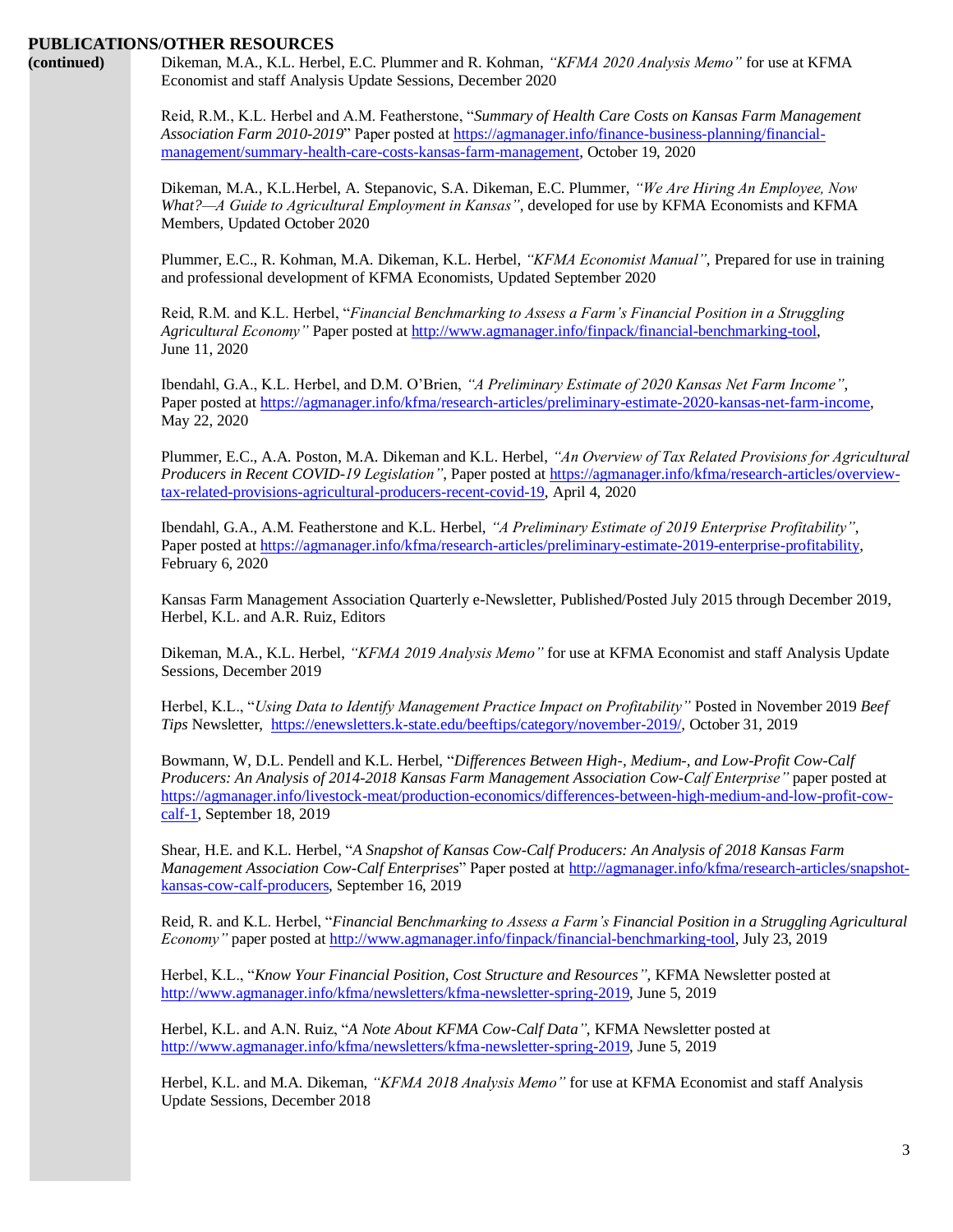| (continued) | PUBLICATIONS/OTHER RESOURCES<br>Herbel, K.L., "Manage Your Farm and Your Family's Future, Today", KFMA Newsletter posted at<br>http://www.agmanager.info/kfma/newsletters/kfma-newsletter-september-2018, October 15, 2018                                                                                                                                              |
|-------------|-------------------------------------------------------------------------------------------------------------------------------------------------------------------------------------------------------------------------------------------------------------------------------------------------------------------------------------------------------------------------|
|             | Bowmann, W, D.L. Pendell and K.L. Herbel, "Differences Between High-, Medium-, and Low-Profit Cow-Calf<br>Producers: An Analysis of 2013-2017 Kansas Farm Management Association Cow-Calf Enterprise" paper posted at<br>https://agmanager.info/livestock-meat/production-economics/differences-between-high-medium-and-low-profit-cow-<br>$calf$ -0, September 5, 2018 |
|             | Herbel, K.L., "Focused Management Efforts Needed in Current Environment", KFMA Newsletter posted at<br>http://www.agmanager.info/kfma/newsletters/kfma-newsletter-june-2018, June 28, 2018                                                                                                                                                                              |
|             | Reid, R. K.L. Herbel and M.A. Dikeman, "Financial Benchmarking to Assess a Farm's Financial Position in a<br>Struggling Agricultural Economy" paper posted at http://www.agmanager.info/finpack/financial-benchmarking-tool,<br>June 18, 2018                                                                                                                           |
|             | Herbel, K.L., "How Do You Manage the Variability and Risk in Agriculture?", KFMA<br>Newsletter posted at http://www.agmanager.info/kfma/newsletters/kfma-newsletter-march-2018, April 6, 2018                                                                                                                                                                           |
|             | Pendell, D.L. and K.L. Herbel, "Differences Between High-, Medium-, and Low-Profit Cow-Calf Producers: An<br>Analysis of 2012-2016 Kansas Farm Management Association Cow-Calf Enterprise" paper posted at<br>http://www.agmanager.info/livestock-meat/production-economics/differences-between-high-medium-and-low-profit-<br>cow-calf, January 2, 2018                |
|             | Herbel, K.L., "Do You Have a Plan for your Farm's Success?", KFMA Newsletter posted at<br>http://www.agmanager.info/kfma/newsletters/kfma-newsletter-december-2017, December 20, 2017                                                                                                                                                                                   |
|             | MF-270, Reid, R. and K.L. Herbel, "Financial Ratios Used in Financial Management" Kansas State University,<br>December 2017                                                                                                                                                                                                                                             |
|             | MF-275, Reid, R. and K.L. Herbel, "Cash Flow Projection for Operating Loan Determination", Kansas State University<br>December 2017                                                                                                                                                                                                                                     |
|             | MF-291, Reid, R. and K.L. Herbel, "Balance Sheet-A Financial Management Tool" Kansas State University,<br>December 2017                                                                                                                                                                                                                                                 |
|             | MF-294, Reid, R. and K.L. Herbel, "Income Statement—A Financial Management Tool" Kansas State University,<br>December 2017                                                                                                                                                                                                                                              |
|             | Reid, R. and K.L. Herbel, "Financial Ratios Used in Farm Management" Paper posted at<br>http://www.agmanager.info/farm-financial-management-page/financial-ratios-used-farm-management, December 1,<br>2017                                                                                                                                                             |
|             | Reid, R. and K.L. Herbel, "Cash Flow Projection for Operating Loan Determination" Excel Spreadsheet and paper<br>posted at http://www.agmanager.info/farm-management-guides-0/cash-flow-projection-operating-loan-determination,<br>December 1, 2017                                                                                                                    |
|             | Reid, R. and K.L. Herbel, "Income Statement: A Financial Management Tool" Excel Spreadsheet and paper posted at<br>http://www.agmanager.info/farm-management-guides-0/income-statement-financial-management-tool, December 1,<br>2017                                                                                                                                   |

Reid, R. and K.L. Herbel, "*Balance Sheet: A Financial Management Tool"* Excel Spreadsheet and paper posted at [http://www.agmanager.info/farm-management-guides-0/balance-sheet-financial-management-tool,](http://www.agmanager.info/farm-management-guides-0/balance-sheet-financial-management-tool) December 1, 2017

Herbel, K.L., "*To Plan Your Future – Know Your Numbers, Use Your Numbers"*, KFMA Newsletter posted at [http://www.agmanager.info/kfma/newsletters/kfma-newsletter-september-2017,](http://www.agmanager.info/kfma/newsletters/kfma-newsletter-september-2017) September 28, 2017

Reid, R. and K.L. Herbel, "*Financial Benchmarking to Assess a Farm's Financial Position in a Struggling Agricultural Economy*" posted at [http://www.agmanager.info/ksu-farm-benchmarking-tool,](http://www.agmanager.info/ksu-farm-benchmarking-tool) August 28, 2017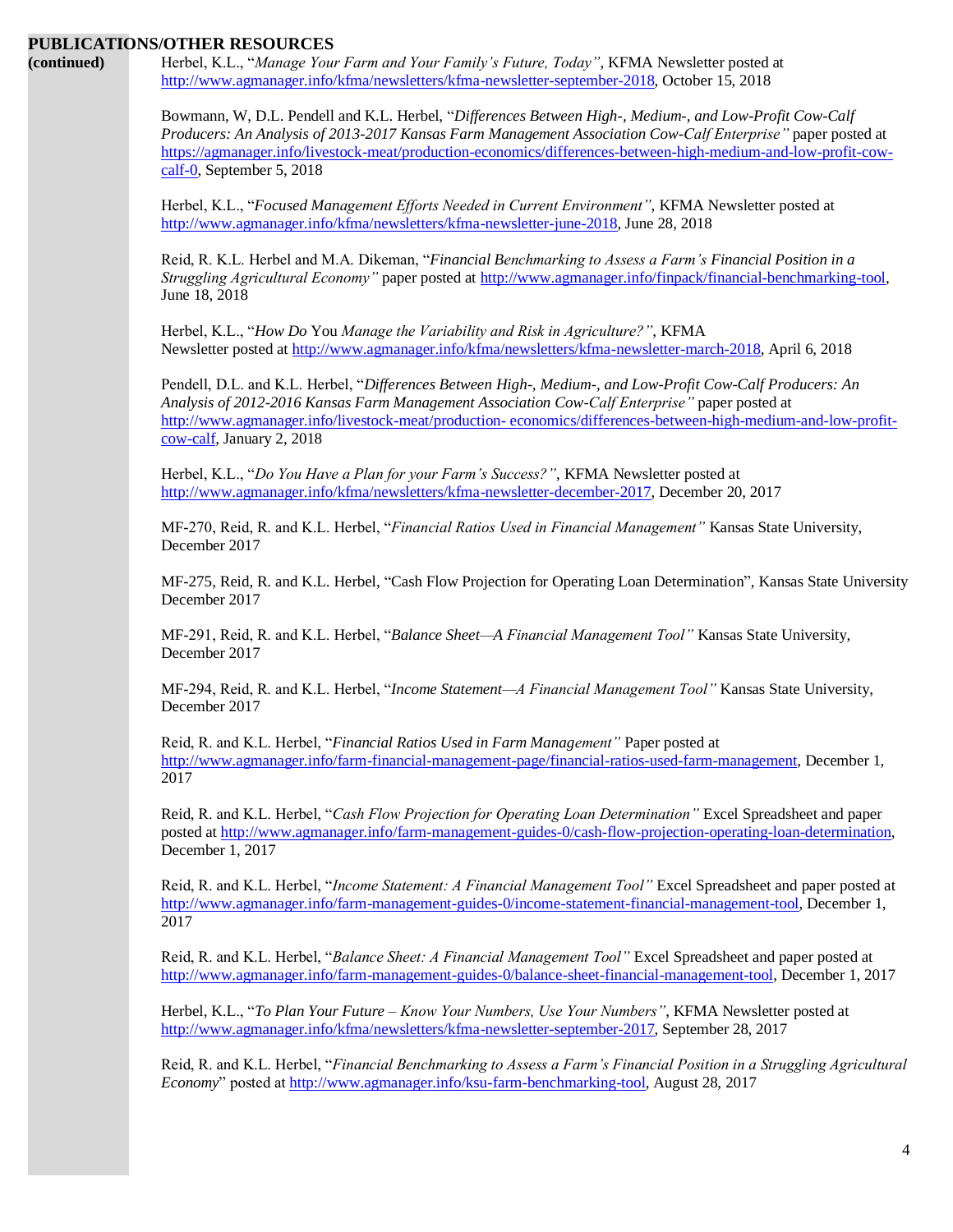| (continued) | Herbel, K.L., "2016 KFMA Numbers are inAverage NFI is up but Struggles Continue", KFMA Newsletter posted at<br>http://www.agmanager.info/kfma/newsletters/kfma-newsletter-june-2017, June 28, 2017                                                                                                                                                                                                             |
|-------------|----------------------------------------------------------------------------------------------------------------------------------------------------------------------------------------------------------------------------------------------------------------------------------------------------------------------------------------------------------------------------------------------------------------|
|             | Herbel, K.L., "Principles for Your Management Success", KFMA Newsletter posted at<br>http://www.agmanager.info/kfma/newsletters/kfma-newsletter-march-2017, March 30, 2017                                                                                                                                                                                                                                     |
|             | Herbel, K.L., "Are Your Records a Key to Your Future?", KFMA Newsletter posted at<br>http://www.agmanager.info/kfma/newsletters/kfma-newsletter-march-2017, March 30, 2017                                                                                                                                                                                                                                     |
|             | Reid, R. and K.L. Herbel, "Financial Benchmarking to Assess a Farm's Financial Position in a Struggling Agricultural<br>Economy" posted at http://www.agmanager.info/financial-benchmarking-assess-farm%E2%80%99s-financial-position-<br>struggling-agricultural-economy, December 1, 2016                                                                                                                     |
|             | Herbel, K.L., "Understand Your Farm's Financial Position", KFMA Newsletter posted at<br>http://www.agmanager.info/kfma/newsletters/december-2016, December 2016                                                                                                                                                                                                                                                |
|             | Pendell, D.L., K.L. Herbel, "Differences Between High-, Medium-, and Low-Profit Cow-Calf Producers: An Analysis of<br>2011-2015 Kansas Farm Management Association Cow-Calf Enterprise" posted at<br>http://www.agmanager.info/differences-between-high-medium-and-low-profit-cow-calf-producers-analysis-2011-2015-<br>kansas-farm, November 30, 2016                                                         |
|             | Herbel, K.L., "Quality Records: Essential to Manage Effectively", KFMA Newsletter posted at<br>http://www.agmanager.info/kfma/newsletters/september-2016, September 2016                                                                                                                                                                                                                                       |
|             | Zulauf, C., J. Lim, S.-H. Kim, V. Demircan, G. Schnitkey, K. Herbel, and A. Barnaby. "Why<br>is Revenue More Variable over the Growing Season in Kansas than Illinois?" farmdoc daily (6):143, Department of<br>Agricultural and Consumer Economics, University of Illinois at Urbana-Champaign, July 29, 2016.<br>http://farmdocdaily.illinois.edu/2016/07/why-revenue-more-variable-over-growing-season.html |
|             | Zulauf, C., J. Lim, S.-H. Kim, V. Demircan, G. Schnitkey, K. Herbel, and A. Barnaby. "County-Farm Loss Basis:<br>Evidence from Illinois and Kansas Farm Management Data." farmdoc daily (6):137, Department of Agricultural and<br>Consumer Economics, University of Illinois at Urbana-Champaign, July 21, 2016.<br>http://farmdocdaily.illinois.edu/2016/07/county-farm-loss-basis-evidence-data.html        |
|             | Zulauf, C., J. Lim, S.-H. Kim, V. Demircan, G. Schnitkey, K. Herbel, and A. Barnaby. "Growing Season Crop Losses<br>since 1978 on the Same Illinois and Kansas Farms" farmdoc daily (6):131, Department of Agricultural and Consumer<br>Economics, University of Illinois at Urbana-Champaign, July 13, 2016.<br>http://farmdocdaily.illinois.edu/2016/07/growing-season-crop-losses-1978-illinois-kansas.html |
|             | Herbel, K.L., "Understand Your Past to Chart the Path for Your Future", KFMA Newsletter posted at<br>http://www.agmanager.info/kfma/newsletters/june-2016, June 2016                                                                                                                                                                                                                                           |
|             | Herbel, K.L., "Proactively Manage in Uncertain Times", KFMA Newsletter posted at<br>http://www.agmanager.info/kfma/newsletters/march-2016, March 2016                                                                                                                                                                                                                                                          |
|             | Pendell, D.L. and K.L. Herbel, "Feed costs: Your comparative advantage?", Progressive Cattleman, March 2016, also<br>posted at http://www.progressivecattle.com/topics/feed-nutrition/7217-feed-costs-your-comparative-advantage                                                                                                                                                                               |
|             | Pendell, D.L., Y.J. Kim and K.L. Herbel, "Differences Between High-, Medium-, and Low-Profit Cow-Calf Producers:<br>An Analysis of 2010-2014 Kansas Farm Management Association Cow-Calf Enterprise" posted at<br>http://www.AgManager.info/livestock/budgets/production/beef/Cow-Calf_2015.pdf December 2015                                                                                                  |
|             | Pendell, D.L. and K.L. Herbel, "Feed Costs: Pasture vs Non-Pasture Costs: An Analysis of 2010-2014 Kansas Farm<br>Management Association Cow Calf Enterprise" posted at<br>http://www.AgManager.info/livestock/budgets/production/beef/FeedCosts_2015.pdf December 2015                                                                                                                                        |
|             | Dhuyvetter, K.C. and K.L. Herbel, "Differences Between High-, Medium-, and Low-Profit Cow-Calf Producers: An<br>Analysis of 2008-2012 Kansas Farm Management Association Cow-Calf Enterprise" posted at<br>http://www.AgManager.info/livestock/budgets/production/beef/Cow-calf EnterpriseAnalysis(Aug2013).pdf                                                                                                |
|             |                                                                                                                                                                                                                                                                                                                                                                                                                |